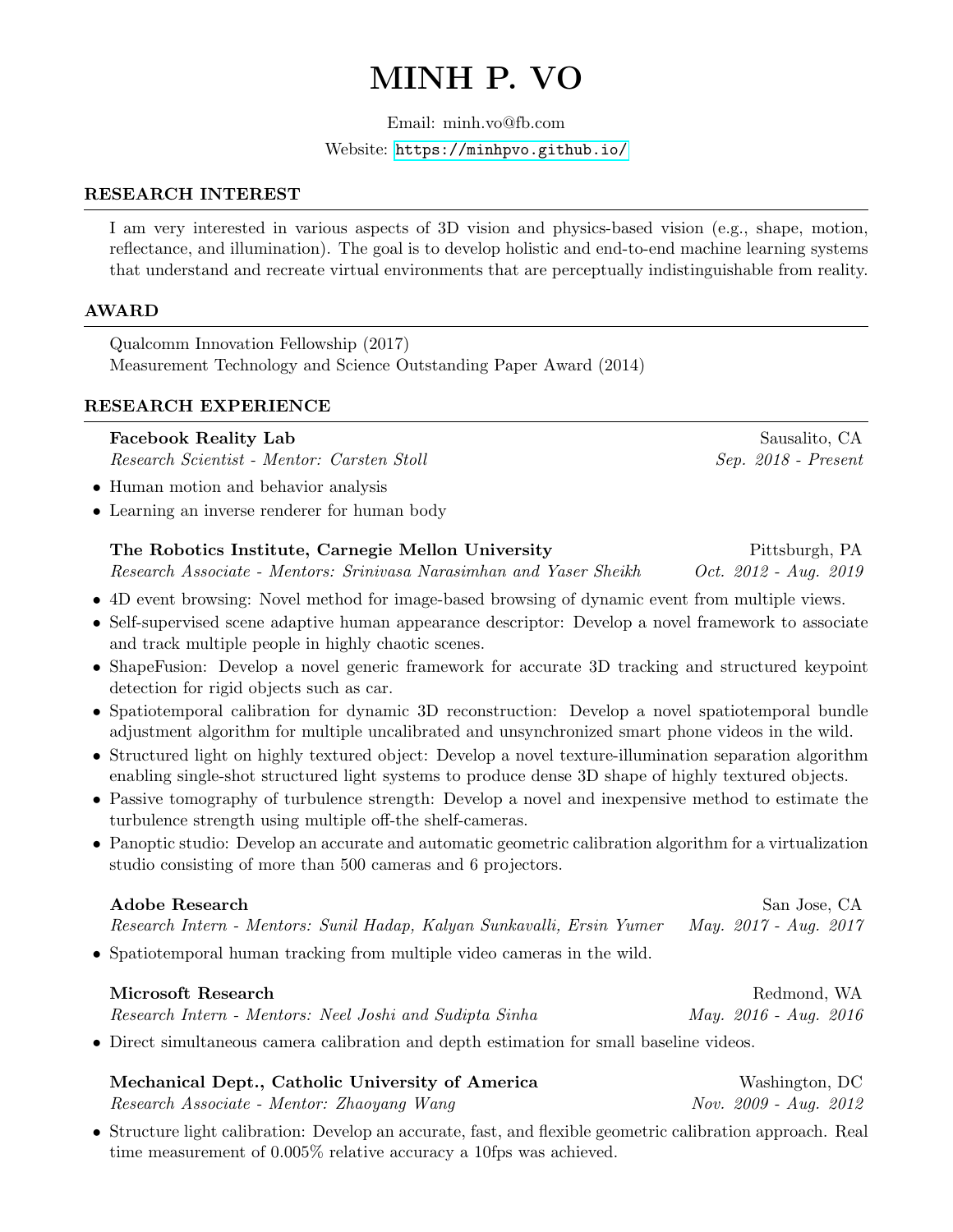- 2D-3D Digital Image Correlation (DIC): Develop an accurate image matching algorithm for strain/stress measurement of deforming structure. Our synthetic tests reveal that the developed algorithm can estimate the particle displacement at 5000 point/sec with relative accuracy better 0.001%.
- Camera calibration: Develop an inexpensive and accurate geometric camera calibration algorithm. The calibration error is several times smaller than other widely-used packages (i.e., OpenCV, Caltech Calib).

#### EDUCATION

Carnegie Mellon University, Pittsburgh, PA Sep. 2012 - Aug. 2019 Ph.D. in Robotics Advisors: Srinivasa Narasimhan and Yaser Sheikh Thesis: Exploiting Point Motion, Shape Deformation, and Semantic Priors for Dynamic 3D Reconstruction in the Wild. Carnegie Mellon University, Pittsburgh, PA Sep. 2012 - Dec. 2015 M.Sc. in Robotics Advisors: Srinivasa Narasimhan and Yaser Sheikh Thesis: Texture and Illumination Separation for Single-shot Structured Light Reconstruction. Catholic University of America, Washington, D.C Sep. 2009 - May 2012 B.E. in Electrical Engineering Summa Cum Laude Advisor: Zhaoyang Wang

Thesis: High accuracy camera calibration and its application.

#### PUBLICATION

#### Refereed Journal Publications

- 1. M. Vo, K. Sunkavalli, E. Yumer, S. Hadap, Y. Sheikh, S.G. Narasimhan, 'Self-supervised Multiview Person Association and Its Applications," IEEE Trans. PAMI 2019 (in submission).
- 2. M. Vo, Y. Sheikh, S.G. Narasimhan, 'Spatiotemporal Bundle Adjustment for Dynamic 3D Human Reconstruction in the Wild," IEEE Trans. PAMI 2019 (in submission).
- 3. M. Vo, S. G. Narasimhan, and Y. Sheikh, "Texture illumination separation for single shot structured light reconstruction," IEEE Trans. PAMI 2015
- 4. Z. Wang, M. Vo, H. Kieu, T. Pan, "Automated Fast Initial Guess in Digital Image Correlation," Strain, 2014.
- 5. H. Kieu, T. Pan, Z. Wang, M. Le, H. Nguyen, M. Vo, "Accurate 3D shape measurement of multiple separate objects with stereo vision," Measurement Science and Technology, 2014.
- 6. T. Nguyen, H. Nguyen, M. Vo, Z. Wang, L. Luu, and J. Ramella-Roman, "Three-dimensional phantoms for curvature correction in spatial frequency domain imaging," Biomedical Optics Express, 2012.
- 7. M. Vo, Z. Wang, B. Pan, and T. Pan, "Hyper-accurate flexible calibration technique for fringeprojection-based three-dimensional imaging," Optics Express, 2012.
- 8. M. Vo, Z. Wang, L. Luu, and J. Ma, "Advanced geometric camera calibration for machine vision, Optical Engineering, 2011.
- 9. L. Luu, Z. Wang, M. Vo, T. Hoang, and J. Ma, "Accuracy enhancement of digital image correlation with B-spline interpolation," Optics Letters, 2011.
- 10. T. Hoang, Z. Wang, M. Vo, J. Ma, L. Luu and B. Pan, "Phase extraction from optical interferograms in presence of intensity nonlinearity and arbitrary phase shifts," Applied Physics Letters, 2011.
- 11. M. Vo, Z. Wang, T. Hoang, and D. Nguyen,"Flexible calibration technique for fringe-projectionbased three-dimensional imaging," Optics Letters, 2010.